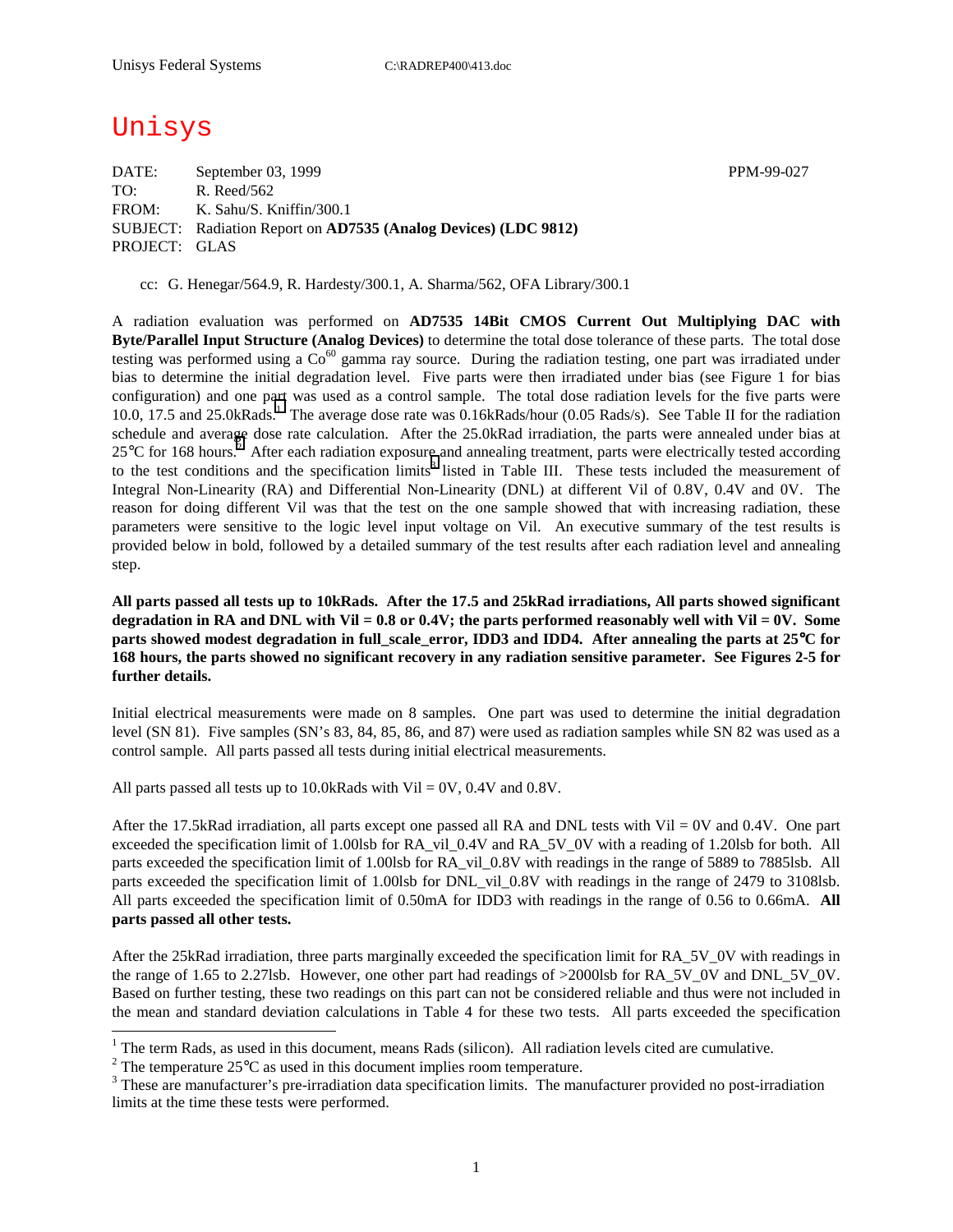limit of 1.00lsb for RA\_vil\_0.4V with readings in the range of 3887 to 7818lsb. All parts exceeded the specification limit of 1.00lsb for DNL\_vil\_0.4V with readings in the range of 2061 to 3557lsb. All parts exceeded the specification limit for RA vil 0.8V with readings in the range of 6144 to 9166lsb. All parts exceeded the specification limit for DNL\_vil\_0.8V with readings in the range of 2615 to 6500lsb. Three parts fell marginally below the specification limit of -4.00lsb for full\_scale\_error with readings in the range of -4.18 to -4.35lsb. All parts exceeded the specification limit for IDD3 with readings in the range of 1.94 to 2.74mA. All parts exceeded the specification limit of 0.50mA for IDD4 with readings in the range of 0.91 to 1.05mA. **All parts passed all other tests.**

After annealing the parts for 168 hours at 25°C, the parts showed no significant recovery in any radiation sensitive parameter.

Table IV provides a summary of the test results with the mean and standard deviation values for each parameter after each irradiation exposure and annealing step.

Any further details about this evaluation can be obtained upon request. If you have any questions, please call us at (301) 731-8954.

#### \_\_\_\_\_\_\_\_\_\_\_\_\_\_\_\_\_\_\_\_\_\_\_\_\_\_\_\_\_\_\_\_\_\_\_\_\_\_\_\_\_\_\_\_\_\_\_\_\_\_\_\_\_\_\_\_\_\_\_\_\_\_\_\_\_\_\_\_\_\_\_\_\_\_\_\_\_\_\_\_\_\_\_\_\_\_\_\_\_\_\_ ADVISORY ON THE USE OF THIS DOCUMENT

The information contained in this document has been developed solely for the purpose of providing general guidance to employees of the Goddard Space Flight Center (GSFC). This document may be distributed outside GSFC only as a courtesy to other government agencies and contractors. Any distribution of this document, or application or use of the information contained herein, is expressly conditional upon, and is subject to, the following understandings and limitations:

(a) The information was developed for general guidance only and is subject to change at any time;

(b) The information was developed under unique GSFC laboratory conditions which may differ substantially from outside conditions;

(c) GSFC does not warrant the accuracy of the information when applied or used under other than unique GSFC laboratory conditions;

(d) The information should not be construed as a representation of product performance by either GSFC or the manufacturer;

(e) Neither the United States government nor any person acting on behalf of the United States government assumes any liability resulting from the application or use of the information.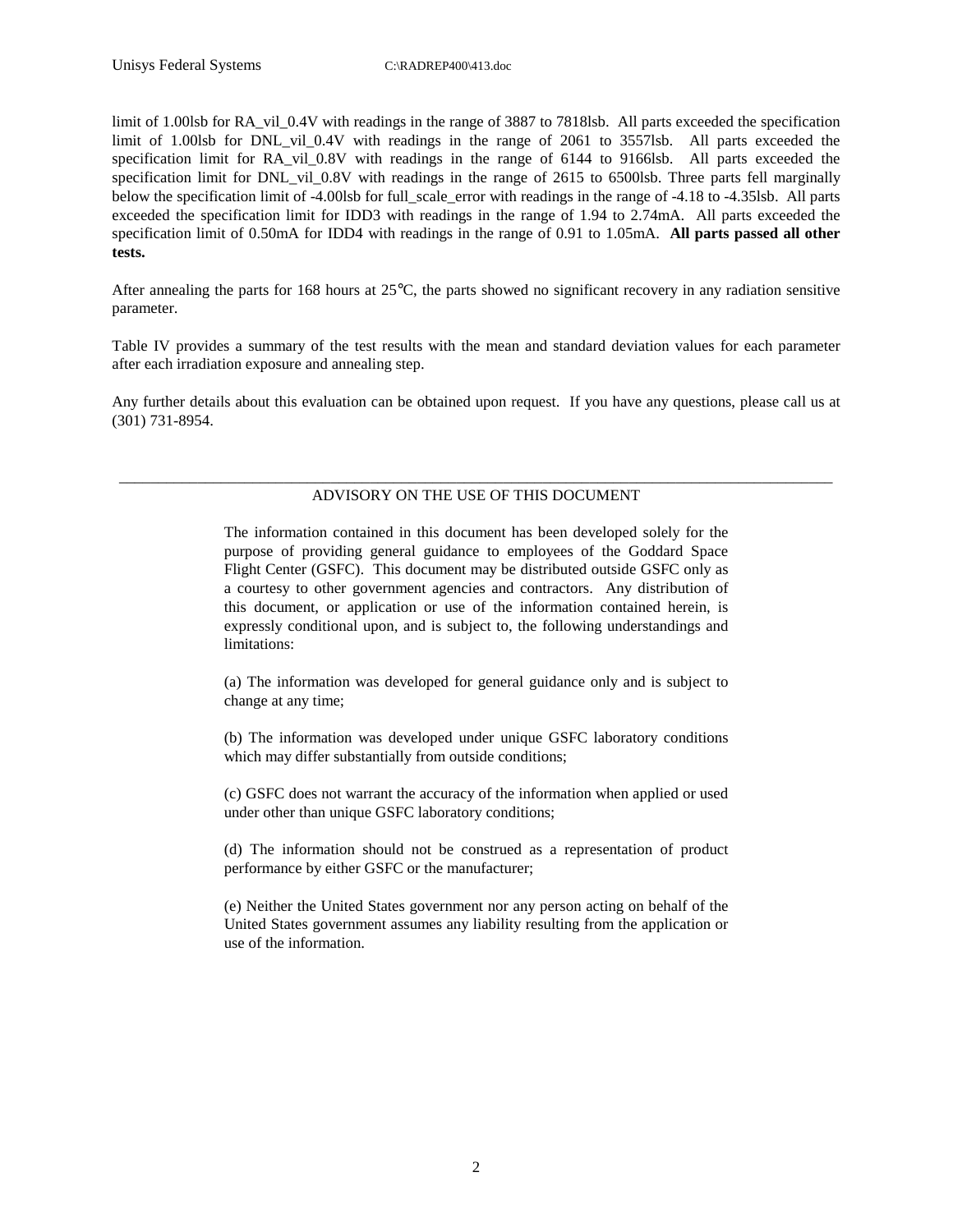

## Figure 1. Radiation Bias Circuit for AD7535

Notes:

- 1.  $V_+ = +15.0V \pm 0.5V$  DC.
- 2.  $V = -15.0V \pm 0.5V$  DC.
- 3. DATA =  $+15.0V \pm 0.5VDC$ .
- 4.  $V_{REF} = +10.0V \pm 0.5V$  DC.
- 5.  $R_1 = 1k\Omega \pm 5\%, \frac{1}{4}W$ .
- 6.  $R_2 = 2k\Omega \pm 5\%, \frac{1}{4}W$ .
- 7.  $R_3 = 47k\Omega \pm 5\%, \frac{1}{4}W$ .
- 8.  $C_1 = 4.7 \mu F$ , 50V.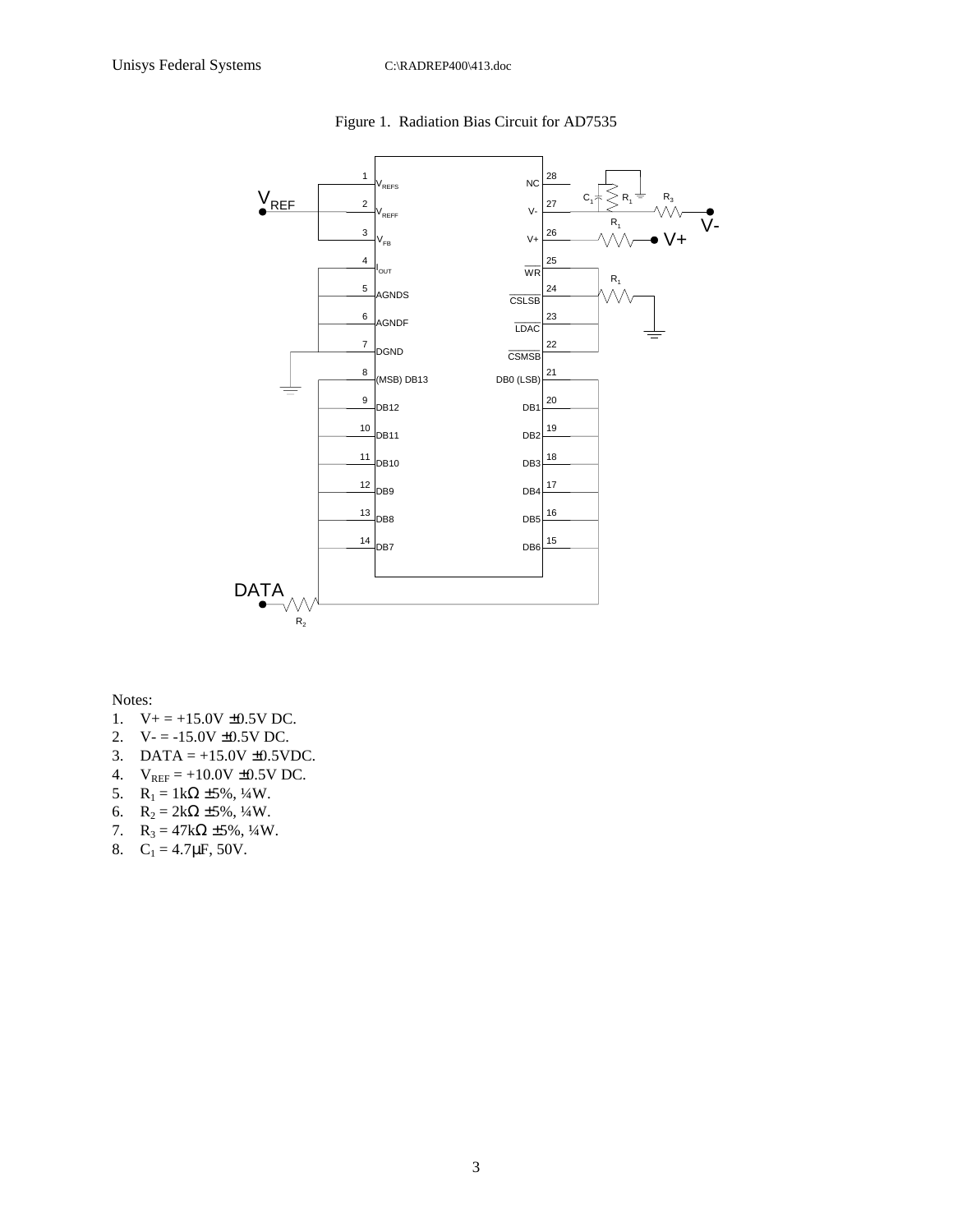| Generic Part Number:                         | AD7535                                 |
|----------------------------------------------|----------------------------------------|
| <b>GLAS Part Number</b>                      | AD7535                                 |
| <b>GLAS TID Requirement</b>                  | $25kRads (RDM = 5)$                    |
| Charge Number:                               | M90421                                 |
| Manufacturer:                                | <b>Analog Devices</b>                  |
| Lot Date Code (LDC):                         | 9812                                   |
| Quantity Tested:                             | 7                                      |
| Serial Numbers of Control Samples:           | 82                                     |
| Serial Number of Initial Degradation Sample: | 81                                     |
| Serial Numbers of Radiation Samples:         | 83, 84, 85, 86, 87                     |
| Part Function:                               | 14Bit CMOS Current Out Multiplying DAC |
| Part Technology:                             | <b>CMOS</b>                            |
| Package Style:                               | 28 Pin DIP                             |
| Test Equipment:                              | $A-540$                                |
| Test Engineer:                               | S. Archer-Davies                       |

# TABLE I. Part Information

• The manufacturer for this part guaranteed no radiation tolerance/hardness.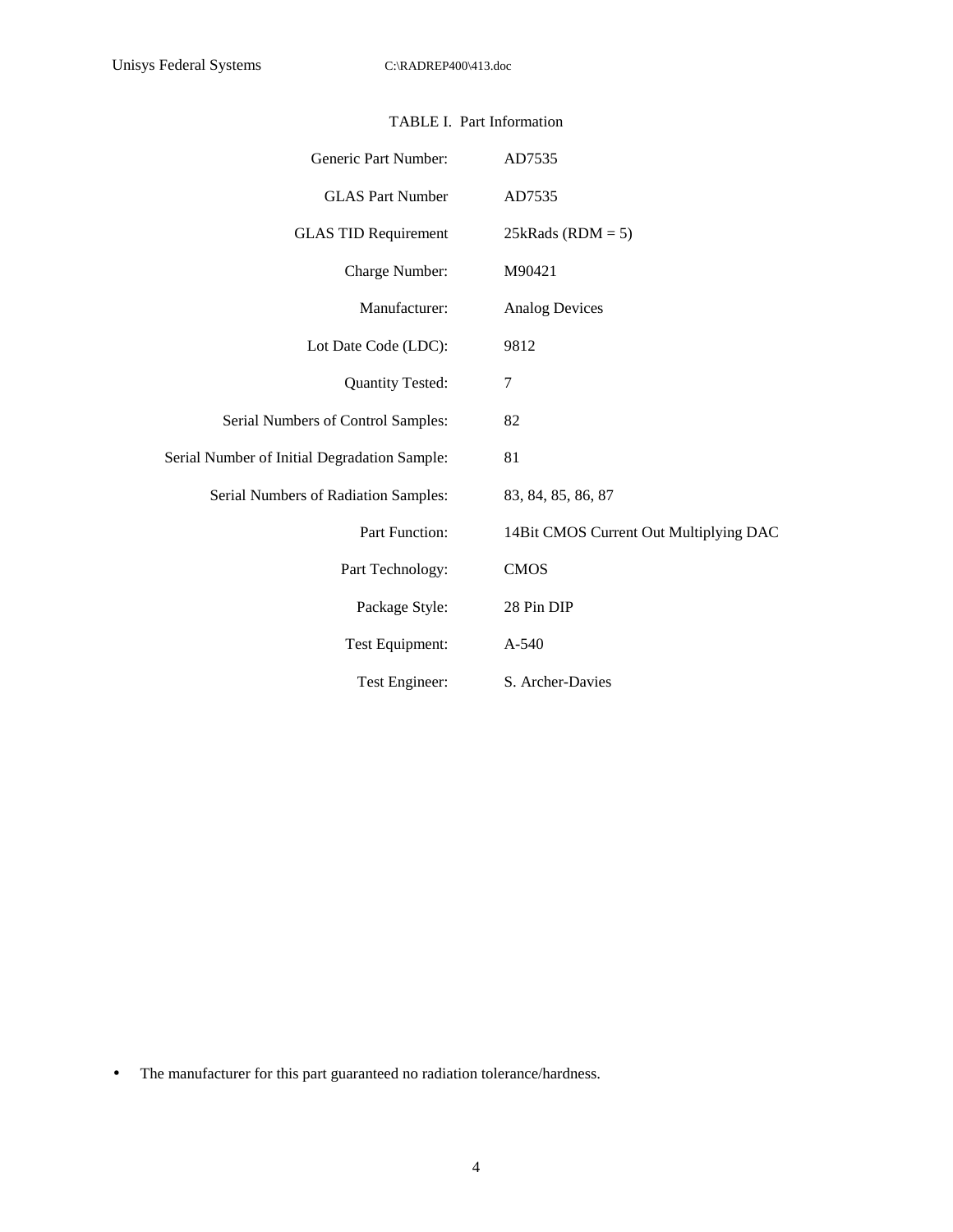| TABLE II. Radiation Schedule for AD7535                                 |  |
|-------------------------------------------------------------------------|--|
|                                                                         |  |
| <b>One Part Test Runs</b>                                               |  |
|                                                                         |  |
|                                                                         |  |
|                                                                         |  |
| <b>All Remaining Parts</b>                                              |  |
|                                                                         |  |
|                                                                         |  |
|                                                                         |  |
|                                                                         |  |
| Average Dose Rate = 25,000 RADS/153 HOURS=163.4 RADS/HOUR=0.05 RADS/SEC |  |

PARTS WERE IRRADIATED AND ANNEALED UNDER BIAS, SEE FIGURE 1.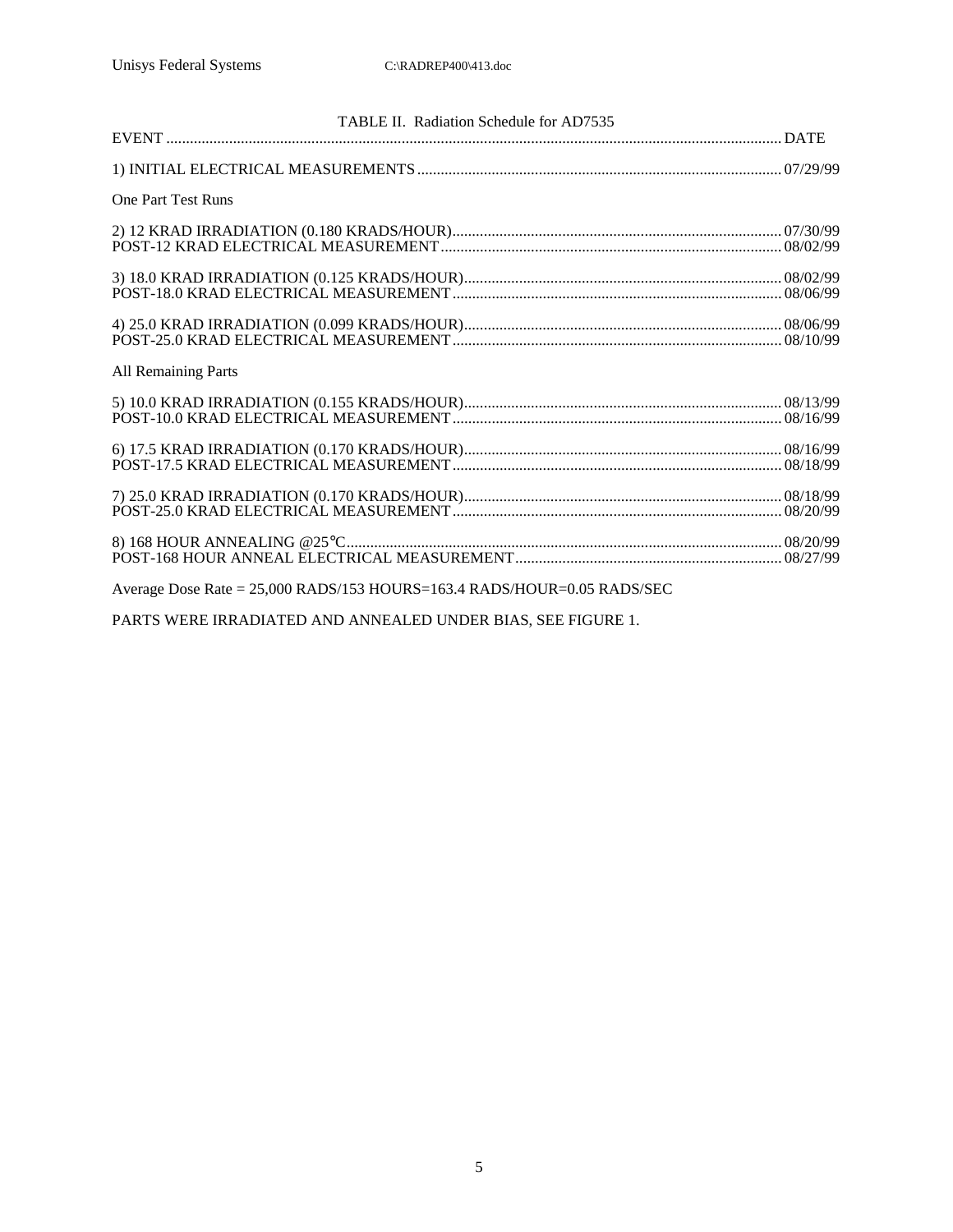| Test               | <b>Spec. Limit</b>         |                  |          |      |                                             |  |  |  |
|--------------------|----------------------------|------------------|----------|------|---------------------------------------------|--|--|--|
| #                  | <b>Parameter</b>           | <b>Units</b>     | min      | max  | <b>Test Conditions (2)</b>                  |  |  |  |
| <b>100</b>         | RA_vil_0.8V                | lsbl             | $-1.00$  | 1.00 |                                             |  |  |  |
| 101                | DNL vil 0.8V               | <b>Isb</b>       | $-1.00$  | 1.00 | <b>Guaranteed Monotonic to 14 Bits</b>      |  |  |  |
| 102                | $RA$ <sub>_vil</sub> _0.4V | <b>lsb</b>       | $-1.00$  | 1.00 |                                             |  |  |  |
| 103                | DNL vil 0.4V               | <b>Isb</b>       | $-1.00$  | 1.00 | <b>Guaranteed Monotonic to 14 Bits</b>      |  |  |  |
| 104                | <b>RA_5V_0V</b>            | <b>lsb</b>       | $-1.00$  | 1.00 |                                             |  |  |  |
| 105                | DNL 5V 0V                  | <b>Isb</b>       | $-1.00$  | 1.00 | <b>Guaranteed Monotonic to 14 Bits</b>      |  |  |  |
| <b>200</b>         | full scale error           | <b>Isb</b>       | $-4.00$  | 4.00 |                                             |  |  |  |
| 400-418 <b>Tih</b> |                            | nA               | $-1000$  | 1000 | $V_{IN} = 0V$ or $V_{DD}$                   |  |  |  |
| 419-435 Til        |                            | nA               | $-1000$  | 1000 | $V_{IN} = 0V$ or $V_{DD}$                   |  |  |  |
| 500                | <b>IDD1</b>                | mA               | $\bf{0}$ | 4.00 | All digital inputs = $V_{IL}$ (0.8V)        |  |  |  |
| 501                | <b>IDD2</b>                | <b>mA</b>        | $\bf{0}$ | 4.00 | All digital inputs = $V_{\text{IH}}$ (2.4V) |  |  |  |
| 502                | <b>IDD3</b>                | <b>mA</b>        | $\bf{0}$ | 0.50 | All digital inputs $= 0V$                   |  |  |  |
| 503                | IDD4                       | <b>mA</b>        | $\bf{0}$ | 0.50 | All digital inputs = $V_{DD}$ (15V)         |  |  |  |
| 600                | <b>PSRR</b>                | $\frac{9}{0}$ /% | $-20.0$  | 20.0 | $V_{DD} = 15.75V$ to 14.25V                 |  |  |  |

## Table III. Electrical Characteristics AD7535 (1)

Notes:

(1) These are the manufacturer's non-irradiated data sheet specification limits. The manufacturer provided no postirradiation limits at the time the tests were performed.

(2)  $V_{DD} = +15V$ ,  $V_{REF} = +10V$ ,  $V_{PN3} = V_{PN4} = 0V$ ,  $V_{SS} = -300$  mV unless otherwise specified.